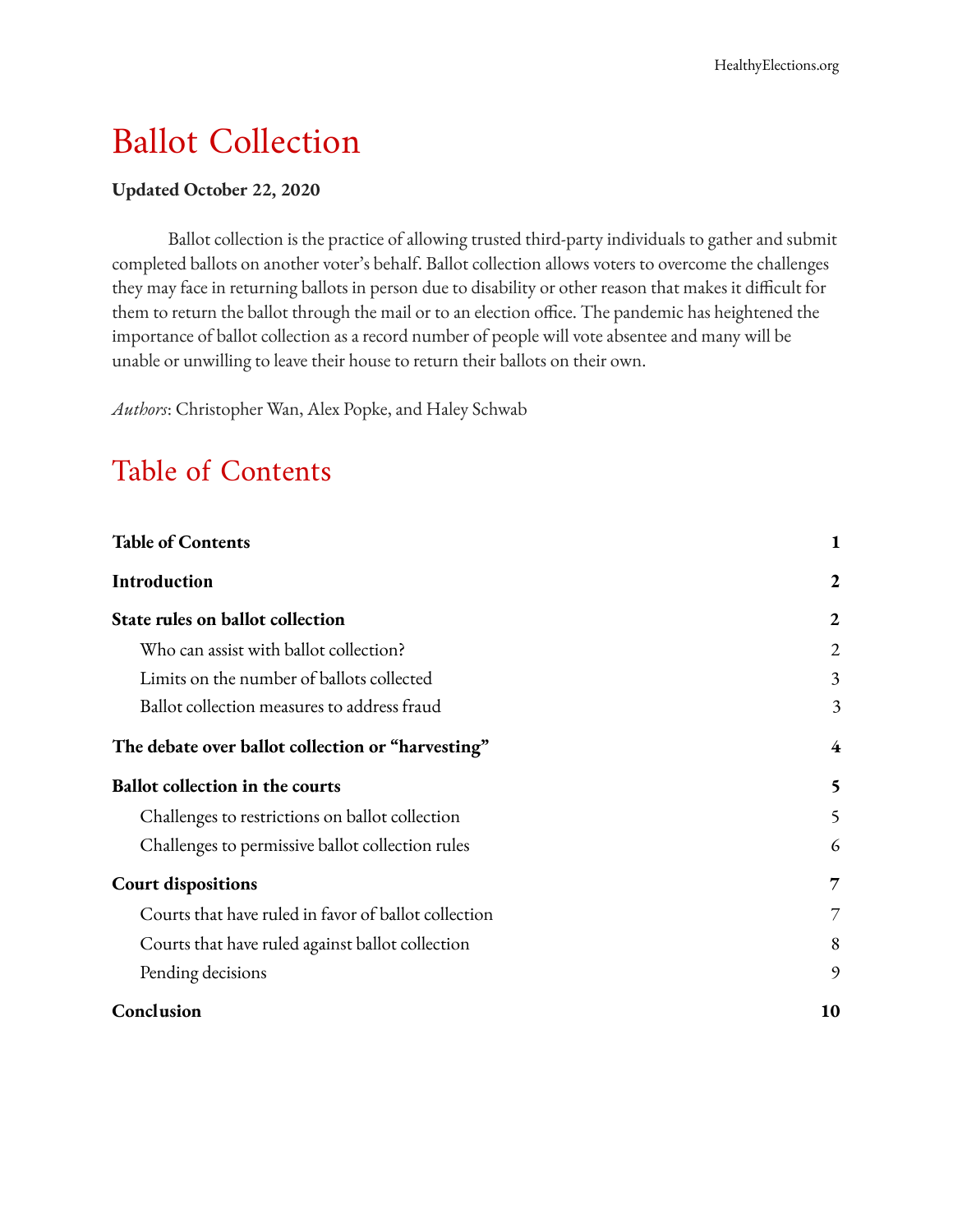## <span id="page-1-0"></span>Introduction

In an election where a record number of voters will be voting by absentee ballot, every aspect of the mail balloting process has garnered renewed attention and importance. The stereotypical image of mail balloting involves voters depositing their own ballots into mailboxes or delivering them to polling places or election offices. However, many voters, in this election as in previous ones, are giving their ballots to third parties who deliver them on their behalf. The pandemic has increased the salience and importance of the rules concerning third-party ballot collection, given that many people are unable or unwilling to leave their houses to deposit their ballots themselves.

This report examines the different state statutory requirements concerning ballot collection or what is sometimes pejoratively called, "ballot harvesting." The topic has led to a polarized debate familiar to the larger fights over voter access and election integrity, as partisans argue about whether breaking the chain of custody of ballot delivery risks election fraud. This policy debate has also spilled over into the courtroom as several states are currently experiencing litigation on the topic of ballot collection.

## <span id="page-1-1"></span>State rules on ballot collection

While specific ballot collection measures vary significantly by state, those measures tend to revolve around two questions: (1) Who can assist voters by collecting and returning their ballots; and (2) How many voters can a third-party help via ballot collection. We also note additional miscellaneous restrictions some states have placed on ballot collection. It is important to emphasize, however, that each state's regulations often include exclusions or exceptions to the general regulations discussed below. For in-depth state-specific regulations, please refer to this [table](https://www.ncsl.org/research/elections-and-campaigns/vopp-table-10-who-can-collect-and-return-an-absentee-ballot-other-than-the-voter.aspx).

#### <span id="page-1-2"></span>A. Who can assist with ballot collection?

Ballot collection rules vary by state. Four states (Alabama, Nevada, Oklahoma, and Pennsylvania) ban ballot collection by third parties, allowing no one but voters, themselves, to drop o their ballot. Eleven states (Alaska, Arizona, Georgia, Massachusetts, Michigan, Missouri, New Hampshire, New Mexico, North Carolina, Ohio, and Texas) allow a family member, friend, caregiver, or member of the voter's household—some allow all four—to drop off mail-in ballots on behalf of the voter.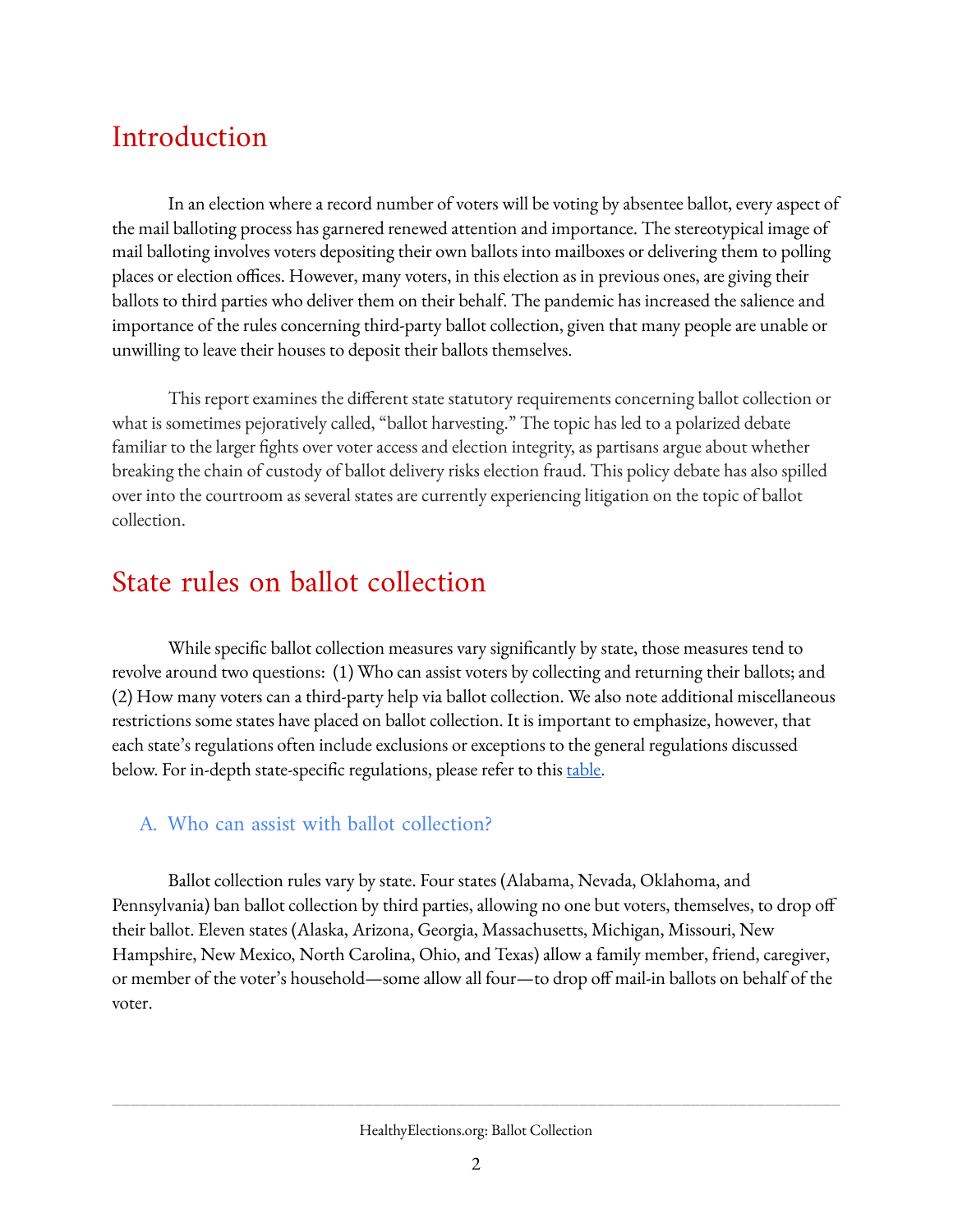Seven states (California, Colorado, Connecticut, Indiana, Maine, Oregon, and Tennessee) permit additional third-parties, outside of immediate family members or caregivers, to assist with ballot collection. For instance, [Indiana](https://codes.findlaw.com/in/title-3-elections/in-code-sect-3-11-10-1.html) permits a designated attorney to collect a voter's ballot, and [Connecticut](https://cga.ct.gov/current/pub/chap_145.htm#sec_9-140b) permits police officers to collect ballots. [California](https://codes.findlaw.com/ca/elections-code/elec-sect-3017.html) goes even further and lets voters "designate another person to return the ballot." In other words, California does not require a ballot collector to have any specific relationship to the voter.

Some states impose additional restrictions on who can assist with ballot collection. For instance, two states (Florida and Virginia) and Washington, D.C. only allow third-party ballot collection in emergency or extenuating circumstances, such as disability, illness, or accident. It is unclear, however, if having concerns about contracting the coronavirus is a valid excuse for third-party ballot collection in these two states. Three states (California, North Dakota, and Maine) explicitly prohibit compensation for delivering a ballot on behalf of a voter.

Finally, thirteen states (Delaware, Idaho, Hawaii, Kentucky, Mississippi, New York, Rhode Island, Utah, Vermont, Washington, Wisconsin, Wyoming, and West Virginia) do not explicitly specify. In other words, third-party ballot collection is neither explicitly prohibited nor explicitly protected by state regulations.

### <span id="page-2-0"></span>B. Limits on the number of ballots collected

In addition to regulations concerning who can deliver a ballot on a voter's behalf, many states restrict how many ballots an individual may deliver, notarize, or authorize on behalf of a voter. Eleven states (Arkansas, Colorado, Georgia, Louisiana, Maine, Minnesota, Montana, Nebraska, New Jersey, Oklahoma, and West Virginia) explicitly limit the total number of ballots an individual may deliver, notarize, or authorize on behalf of voters. Limits on third-party collection of voted ballots range from no more than one ballot, as in [Louisiana,](https://law.justia.com/codes/louisiana/2016/code-revisedstatutes/title-18/rs-18-1308/) to no more than ten ballots, as in [Colorado](https://codes.findlaw.com/co/title-1-elections/co-rev-st-sect-1-7-5-107.html) and [Georgia.](https://law.justia.com/codes/georgia/2014/title-21/chapter-2/article-10/section-21-2-385) Limits on notarization range from three ballots, as in New [Jersey](https://nj.gov/state/dos-statutes-elections-19-60-63.shtml), to 20 ballots, as in [Oklahoma](https://law.justia.com/codes/oklahoma/2016/title-26/section-26-14-108.1/). However, the remaining states do not specify or restrict the number of ballots a third party may deliver, notarize, or authorize on behalf of voters.

### <span id="page-2-1"></span>C. Ballot collection measures to address fraud

Finally, some states impose additional restrictions on ballot collection to reduce the likelihood of voting fraud, such as the type that occurs when a person collects ballots but then fails to deliver them. For instance, in <u>[Oregon](https://www.oregonlaws.org/ors/260.695)</u>, third-party ballot collection is prohibited within 100 feet of any building that is officially designated for ballot drop-off. Third-party ballot collectors are also prohibited from establishing a location to collect voted ballots unless the third-party ballot collectors display a sign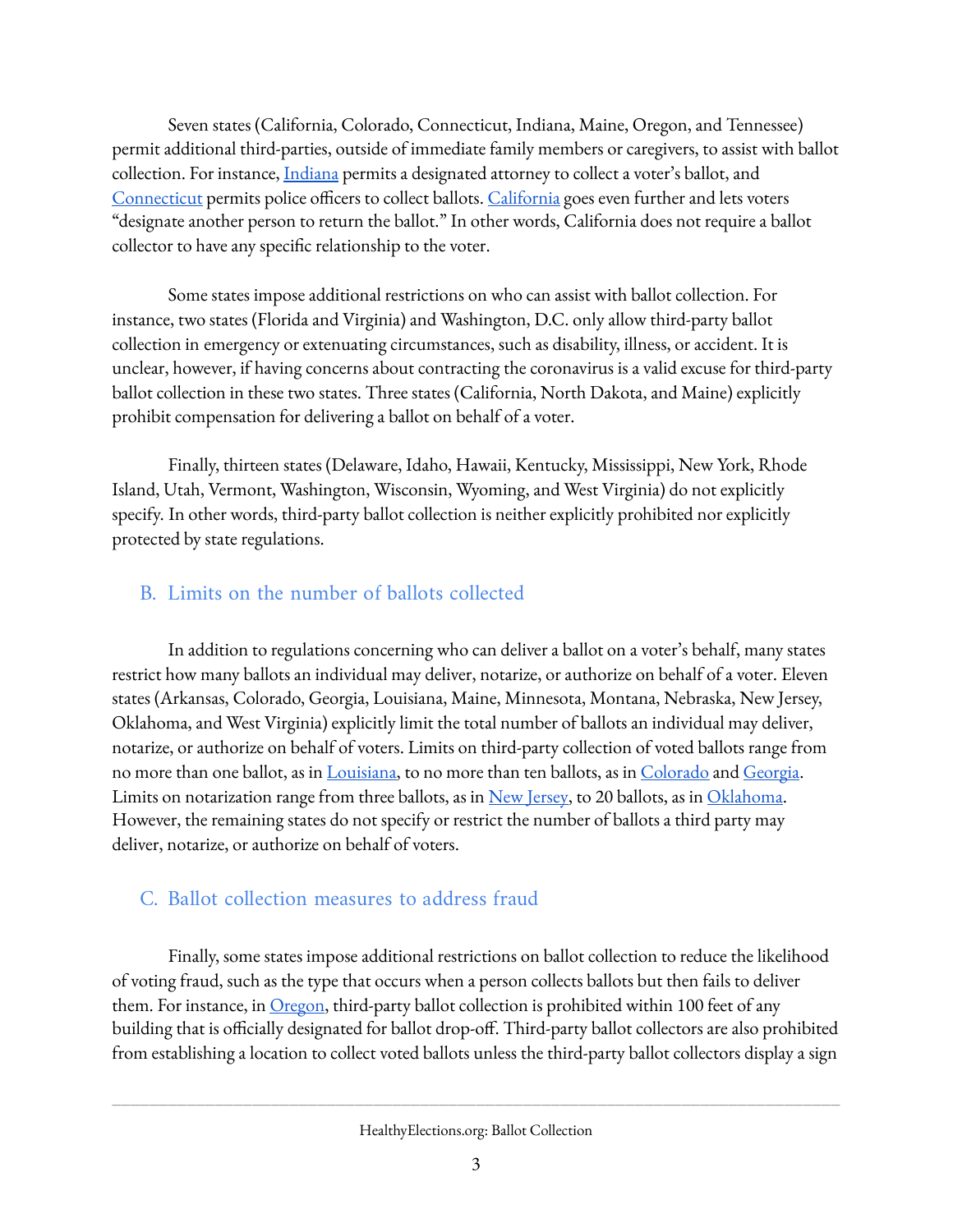stating: "NOT AN OFFICIAL BALLOT DROP SITE." These measures are designed to prevent voters from mistakenly believing that they are dropping their ballots off at an official voting location.

Some states also adopt measures to ensure that ballot collectors do not fraudulently obtain or tamper with voters' ballots. For example, thirteen states (Arkansas, Illinois, Iowa, Kansas, Louisiana, Maryland, Minnesota, Montana, Nebraska, New Jersey, North Dakota, South Carolina, and South Dakota) require authorization—often by voter signature—to collect and drop ballots off on behalf of the voter. <u>South [Dakota](https://sdlegislature.gov/Statutes/Codified_Laws/DisplayStatute.aspx?Type=Statute&Statute=12-19-2.2)</u> takes a different approach, whereby ballot collectors must directly notify the election supervisor of each precinct of each voter from whom they collect a ballot. [Nebraska](https://nebraskalegislature.gov/laws/statutes.php?statute=32-943) prohibits a candidate or anyone serving on a candidate's campaign committee from serving as a ballot collector, unless they are a member of the voter's family. This ostensibly reduces the likelihood that a ballot collector would be incentivized to tamper with the ballot.

Some states attach crimes to aspects of ballot collection in order to deter voter fraud. For instance, in four states (Arizona, North Carolina, Oklahoma, and Texas), an unauthorized third-party who delivers a ballot on behalf of a voter commits a felony. [Texas](https://codes.findlaw.com/tx/election-code/elec-sect-86-006.html) explicitly makes it a felony to collect ballots "with intent to defraud the voter or the election authority."

# <span id="page-3-0"></span>The debate over ballot collection or "harvesting "

As with so many issues concerning mail balloting, the different policies surrounding collection and return of mail ballots have become topics of polarized debate. Those who see third party assistance as helpful in granting greater accessibility to voters often refer to the practice as "community ballot collection." Those opposed to the practice call it "ballot harvesting." As the parties' position in litigation attests, Democrats this cycle have generally been in favor of the practice, while Republicans have been against it.

Supporters maintain that the practice is critical for voters who have difficulty returning their ballots in person or through the mail. Particularly for voters in rural areas or Native Americans living on reservations, the nearest USPS mailbox or election-related drop box may be far away from their residence. For those who lack cars and do not have regular postal service to their residence, having a third party collect and return their ballots may be critical in getting them to the election official in time to be counted.

[Opponents](https://www.chicagotribune.com/election-2020/ct-what-is-ballot-harvesting-20200815-uyyyetfuojbvtpwqsa5gownyba-story.html) of ballot collection contend that it presents a risk of voter fraud or intimidation. Once the ballot leaves the voter's hand the voter has no control over what the third party might do with the ballot—revote it, tamper with it, destroy it, or fail to deliver it on time. Critics point, for example, to a 2018 high-profile ballot collection violation in North Carolina's Ninth Congressional District,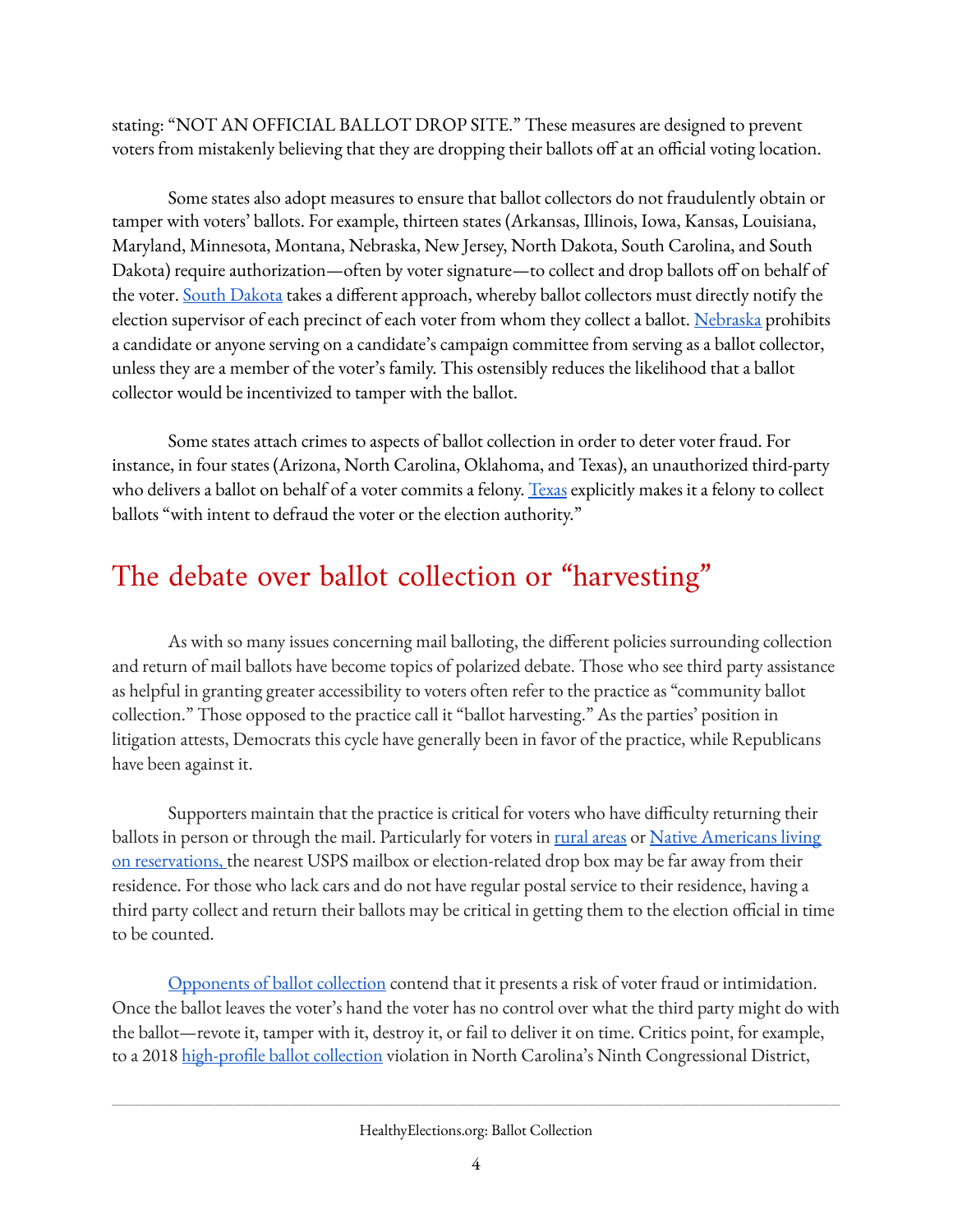where a campaign consultant [improperly](https://www.rollcall.com/2019/02/27/n-c-political-operative-indicted-in-ballot-harvesting-scandal/) handled absentee ballots by having people other than the voters vote the ballots or sign as witnesses for voters they never met. In [Alabama](https://dothaneagle.com/news/crime_court/fourth-person-connected-to-amos-newsome-campaign-guilty-of-absentee-ballot-fraud/article_e723ecbe-b8a4-11e5-9bec-5bc9ccad9885.html), during the 2016 district election, multiple individuals were also found guilty of tampering with absentee ballots. Namely, they falsified absentee ballots and failed to serve as witnesses for absentee ballots that they turned in on behalf of voters. More recently, at the end of September, ballot collection critics [cited](https://minnesota.cbslocal.com/2020/09/29/project-veritas-report-accuses-ilhan-omar-supporters-of-illegally-harvesting-ballots/) a video of a man driving around Minneapolis claiming that he had hundreds of absentee ballots and that he was paid by Representative Ilhan Omar to harvest those ballots. Those claims are currently being investigated. With respect to voter intimidation, opponents of ballot collection [cite](https://www.orlandoweekly.com/Blogs/archives/2016/03/28/eatonville-mayor-indicted-on-felony-charges-in-election-fraud-case) [instances](https://www.latimes.com/opinion/editorials/la-ed-mail-ballots-harvesting-20171115-story.html) where third-party ballot collectors have "strong-armed" voters, pressuring them to complete and hand over their absentee ballots.

The controversy over ballot collection recently flared up in California. On October 12, the Republican Party <u>set [up](https://apnews.com/article/los-angeles-fresno-elections-california-santa-ana-be803bfe99f5eb35e17a6ee56315deb0)</u> unofficial drop boxes, labeled as "secure ballot dropoff location[s]" and "approved and bought by the GOP," across the state. The California Republican Party argues that these drop boxes are the same as in-person ballot collection and ultimately comply with California's permissive ballot collection law, which permits anyone to collect and submit another voter's ballot. Meanwhile, opponents argue that these drop boxes constitute improper and fraudulent solicitation of votes. The California Secretary of State, Alex Padilla, sent a cease-and-desist letter to the California Republican Party and stated that he would pursue legal action if the Republican Party does not comply by October 15. On Oct. 16, however, Padilla [decided](https://www.npr.org/2020/10/16/923969669/california-eases-off-legal-threats-over-gop-unauthorized-ballot-drop-boxes) not to take further action after the Republican Party agreed that it would not use unstaffed, unsecured or unofficial ballot drop boxes. The details of the agreement are not fully known, though, because the California Republican Party spokesperson, Hector Barajas, [claimed](https://twitter.com/CAGOP/status/1317184659881627649) that the Republican Party had made no concessions. Padilla said that he would continue to monitor the Republican Party's activities and proceed with an investigation if necessary.

## <span id="page-4-0"></span>Ballot collection in the courts

Ballot collection has not only been a contentious talking point, but it also has led to litigation over the legality and constitutionality of various ballot collection statutes. The cases have come from different parties in different states, with the <u>[Republican](https://democracync.org/voting-rights/durham16/)</u> and <u>[Democratic](https://ljc-assets.s3.amazonaws.com/2020/09/2020-09-17-Cook-County-Republican-Party-v.-Pritzker-Memorandum-Opinion-and-Order-Denying-Motion-for-Preliminary-Injunction.pdf)</u> Parties often intervening. They ground their claims on a variety of state and federal statutes, and as such, we should not be surprised that they have not reached consistent outcomes.

### <span id="page-4-1"></span>A. Challenges to restrictions on ballot collection

Plaintiffs challenging ballot collection restrictions have raised the following claims: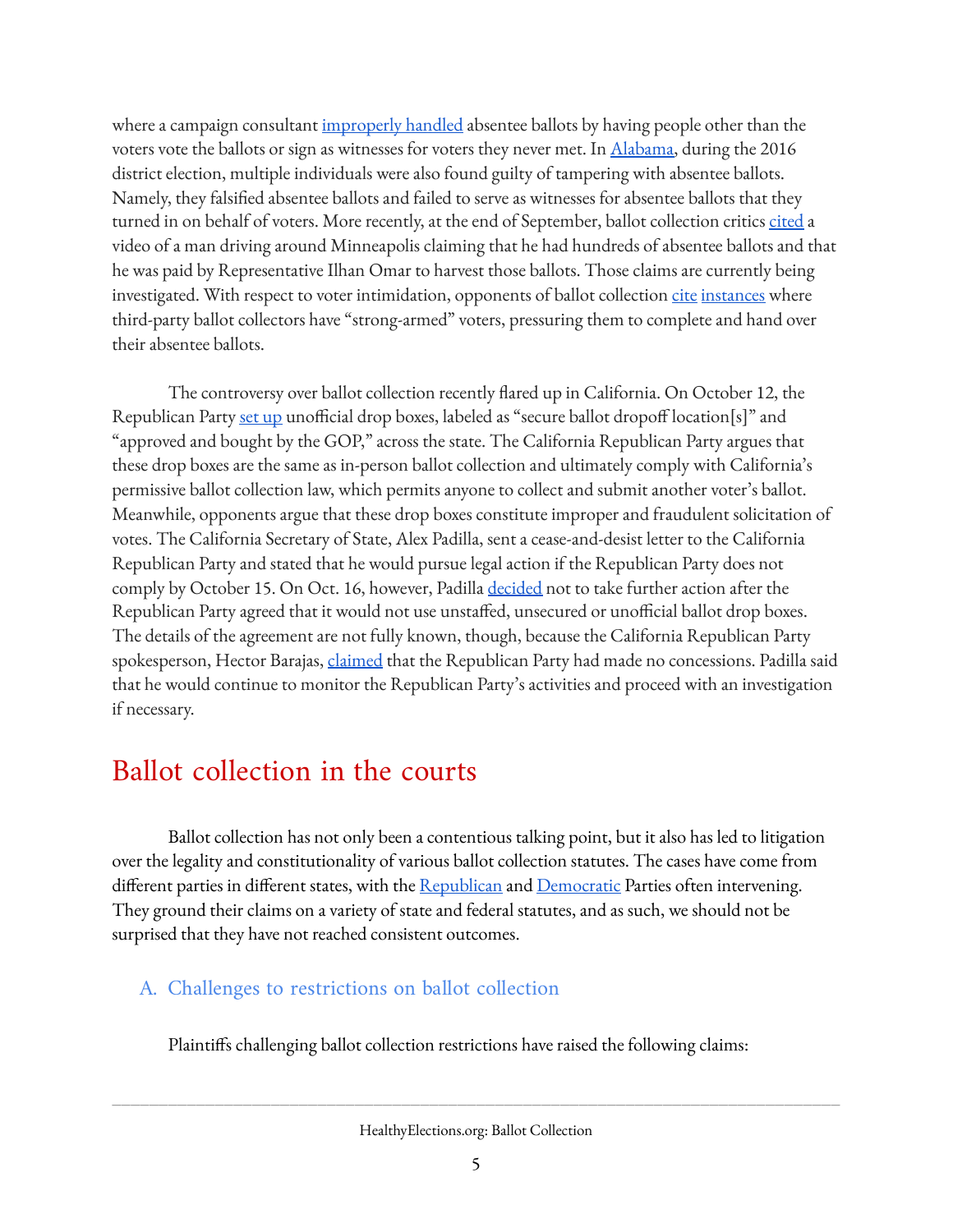- **Plaintis claim that ballot collection restrictions violate the right of free speech and association.** Plaintiffs raise claims under both the First Amendment and various state constitutional provisions. In particular, they argue that collecting ballots, like urging citizens to register and distributing voter registration forms, constitutes protected political speech.
	- Defendants respond that there is nothing inherently expressive or communicative about receiving a voter's completed ballot and delivering it to the proper location.
- **Plaintis claim that ballot collection restrictions violate equal protection under the Fourteenth Amendment.** Plaintiffs argue that these restrictions deny equal protection because they disparately treat and impact voters of different social, racial, and economic backgrounds.
	- Defendants respond that ballot collection restrictions must be evaluated under a "rational basis" review standard, whereby the restrictions should only be struck down as a violation of equal protection if they are not rationally related to a legitimate governmental purpose. Here, defendants argue that ballot collection restrictions *are* rationally related to the government's interest in preserving the integrity of elections and preventing voter fraud.
- **Plaintis claim that ballot collection restrictions violate various federal statutes.** For instance, plaintiffs argue that ballot collection prohibitions violate Title II of the Americans with Disabilities Act and § 504 of the Rehabilitation Act because they discriminate against and fail to provide reasonable accommodations to persons with disabilities. Litigants also argue that restrictions violate the Voting Rights Act because they fail to provide sufficient voting assistance.
	- $\circ$  Defendants argue that ballot collection prohibitions do not unduly burden the right to vote under the meaning of federal statutes because these prohibitions are, at most, minimally burdensome. Defendants emphasize that alternative ways to submit ballots, including vote-by-mail, ballot drop-boxes, and more lenient ballot collection measures, already make voting widely accessible.

### <span id="page-5-0"></span>B. Challenges to permissive ballot collection rules

Plaintiffs challenging permissive ballot collection laws have raised the following claims:

● **Plaintis claim that permissive ballot collection laws violate the f undamental right to vote.** In particular, plaintiffs raise these claims under the First and Fourteenth Amendments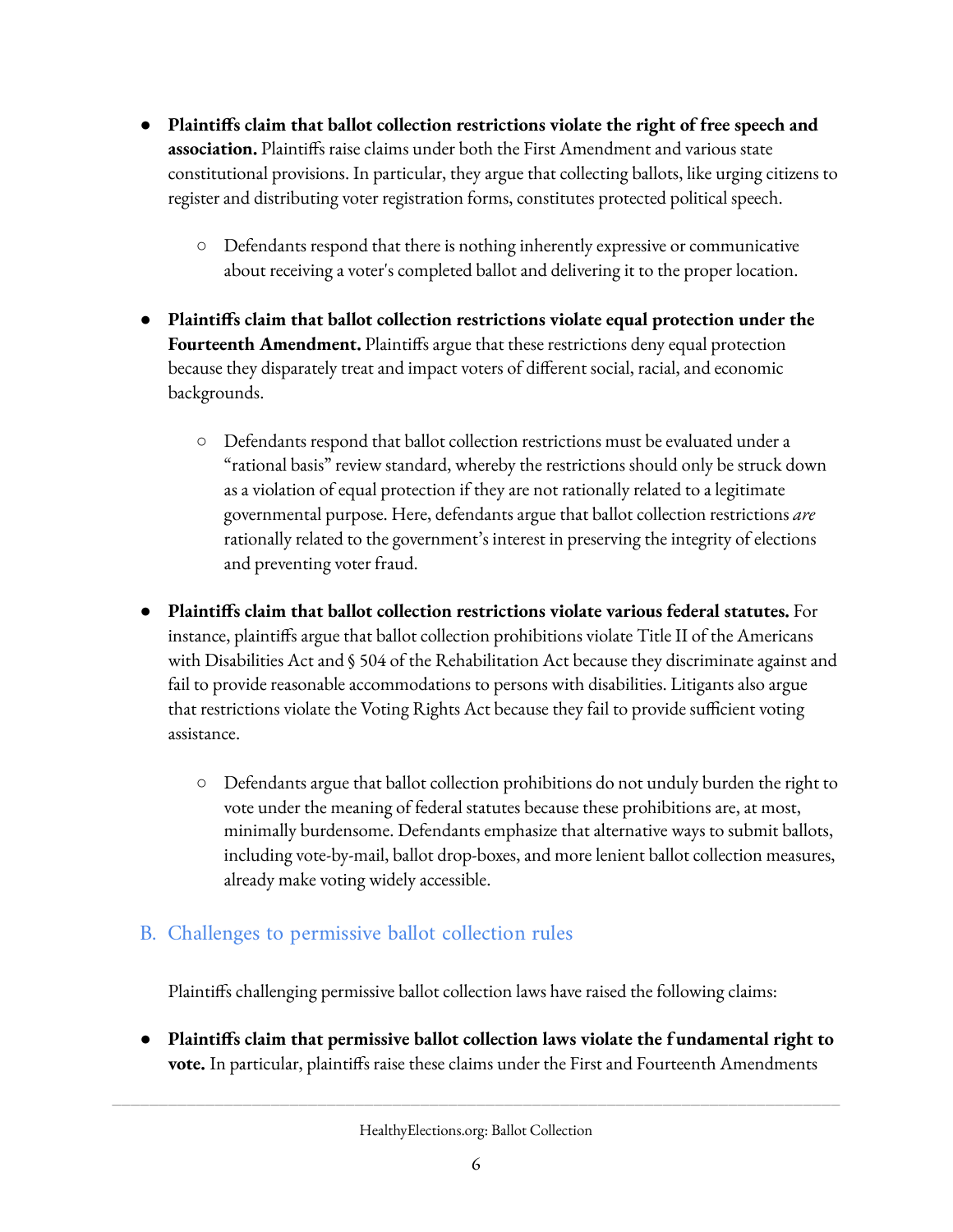and under various state constitutional provisions. Plaintiffs argue that permitting ballot collection will enable voter-dilution disenfranchisement and direct disenfranchisement via "ballot harvesting."

- Because plaintiffs are often seeking preliminary injunctions against these permissive ballot collection laws, defendants emphasize that plaintiffs need to show a substantial likelihood of irreparable harm if the preliminary injunction is not granted. Defendants argue that plaintiffs have no basis for concluding that any alleged fraud or irreparable harm is likely to occur and that, therefore, plaintiffs fail to meet their burden of proof for the preliminary injunction.
- **Plaintis claim that permissive ballot collection laws violate equal protection under the Fourteenth Amendment.** In states that permit ballot collection to specific cohorts of voters such as senior citizens, plaintiffs argue that the state must grant the right to vote on equal terms, cannot value one person's vote over that of another, and therefore does not have the constitutional power to enact its ballot collection laws.
	- Defendants respond that these permissive ballot collection laws should receive "rational basis" review. Defendants argue that state legislatures have a rational basis to adopt these measures as a means of enfranchising voters who might have justifiable health concerns if they vote at in-person polling locations. They argue that state legislatures have the right to strike the appropriate balance between election integrity concerns, public health concerns, and voter access concerns.

## <span id="page-6-0"></span>Court dispositions

- <span id="page-6-1"></span>A. Courts that have ruled in favor of ballot collection
- **●** *Cook County [Republican](https://ljc-assets.s3.amazonaws.com/2020/09/2020-09-17-Cook-County-Republican-Party-v.-Pritzker-Memorandum-Opinion-and-Order-Denying-Motion-for-Preliminary-Injunction.pdf) Party v. Pritzker* An Illinois federal court upheld a ballot collection law, finding that the law would not lead to voter fraud as plaintiffs claimed it would.
- **●** *Driscoll v. [Stapleton](https://www.democracydocket.com/wp-content/uploads/sites/45/2020/07/Opinion-Published-1.pdf)* The Montana Supreme Court in late September ruled in favor of ballot collection proponents, granting a preliminary injunction against Montana's ballot collection restrictions. The court found no evidence "of voter fraud or ballot coercion, generally or as related to ballot-collection efforts."
- **●** *Western Native Voice v. [Stapleton](https://www.aclu.org/legal-document/complaint-western-native-voice-v-stapleton)* A Montana state court ruled in favor of various Native American tribes seeking a permanent injunction against a state law that prohibits ballot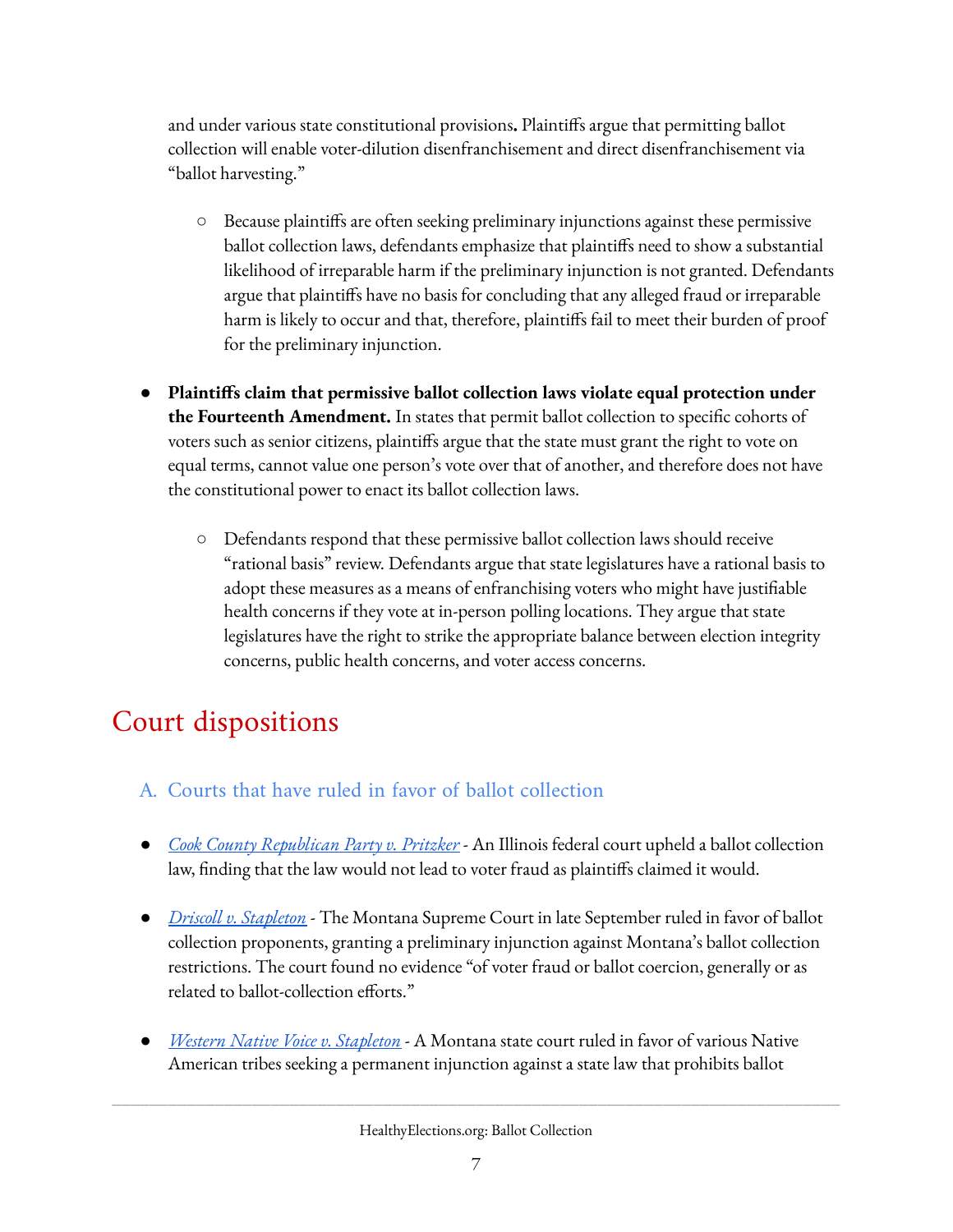collection if the ballot collector does not fall into one of six categories of exemption and that prohibits a ballot collector from collecting more than six ballots. The court held that the law unduly burdened the Native American tribes.

- **●** *Michigan Alliance for Retired [Americans](https://www.courthousenews.com/wp-content/uploads/2020/09/MIBallots.pdf) v. Benson* A Michigan state court ruled in favor of plaintiffs seeking a preliminary injunction on a law restricting ballot collection to specific third parties like family members and clerks. The court observed that "in ordinary times, the [ballot collection prohibition] likely poses no constitutional issue. These are not, however, ordinary times." For the upcoming election, Michigan voters can now select any individual they choose to render assistance in returning their ballots.
- *Democratic [Congressional](https://www.democracydocket.com/wp-content/uploads/sites/45/2020/07/MINN-Ballot-Collection.pdf) Campaign Committee v. Simon* A Minnesota state court granted a preliminary injunction against a state law restricting third-party ballot collectors to three ballots each. The court found that the law would likely impose an unconstitutional burden on the right to vote and the right to free speech.
- **•** *<u>Election [Integrity](https://www.democracydocket.com/wp-content/uploads/sites/45/2020/09/200929-Order-Denying-Plaintiffs-Motion-for-Preliminary-Injunction1.pdf) Project of Nevada v. State of Nevada*</u> Plaintiffs, opponents of ballot collection, sought a preliminary injunction against a new Nevada law that repealed a criminal prohibition against "ballot harvesting" and replaced it with new provisions that "fail to adequately deter voter intimidation." The court denied the preliminary injunction, finding that the plaintiffs had only put forward "unfounded speculations regarding voter fraud."

### <span id="page-7-0"></span>B. Courts that have ruled against ballot collection

- **●** *New Georgia Project v. [Raffensperger](https://www.courtlistener.com/recap/gov.uscourts.gand.276781/gov.uscourts.gand.276781.134.0_4.pdf)* A Georgia federal district court denied relief to plaintis seeking a preliminary injunction on a state law restricting ballot collection to the voter's family members. The court found that Georgia's interest in protecting election integrity outweighed the plaintiffs' burden.
- **●** *Crossey v. [Boockvar](http://www.pacourts.us/assets/opinions/Supreme/out/J-97-2020pco%20-%20104548480113068412.pdf?cb=1)* The Pennsylvania Supreme Court held that "it has long been the law of this Commonwealth . . . that third-person delivery of absentee ballots is not permitted."
- *Democratic [Congressional](https://www.courtlistener.com/recap/gov.uscourts.oknd.53105/gov.uscourts.oknd.53105.56.0.pdf) Campaign Committee v. Ziriax* An Oklahoma federal court found that the state's ballot assistance law, which makes it a felony offense to assist more than 10 voters in returning sealed absentee ballots, constitutes "no more than a minimal burden on a voter's right to vote" and do not "prohibit or criminalize the plaintiffs' speech, voter education efforts or publications, or efforts to get out their members' votes."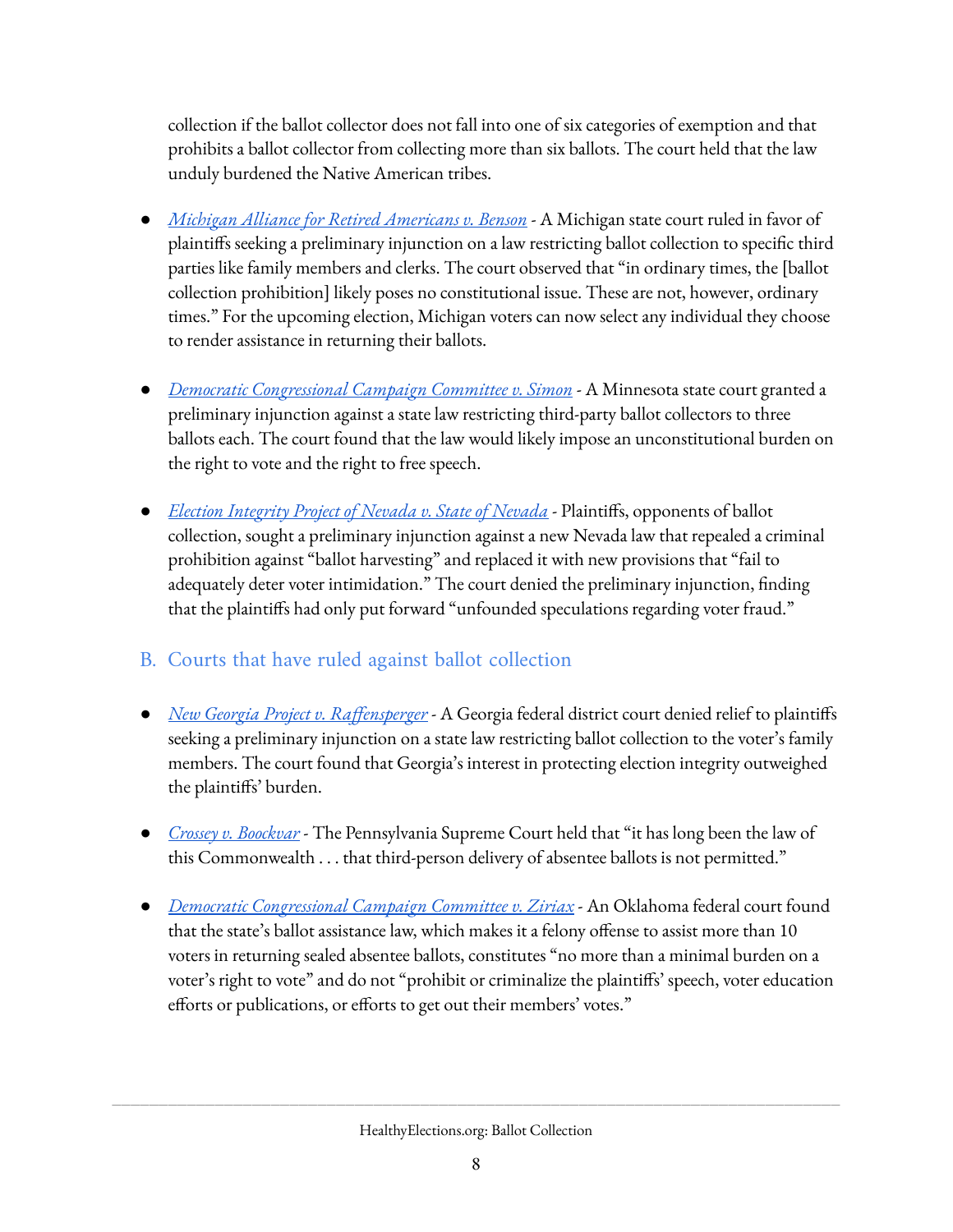- *[Middleton](https://www.courtlistener.com/recap/gov.uscourts.scd.257114/gov.uscourts.scd.257114.109.0.pdf) v. Andino* A South Carolina federal court upheld a law restricting ballot collection to the voter's immediate family, holding that the law is "rationally related to the government's interest in preserving the integrity of elections and preventing voter fraud."
- *American [Federation](https://www.courts.state.nh.us/caseinfo/pdf/civil/AFT/100220AFT-order.pdf) of Teachers v. Gardner* A New Hampshire state court denied relief to plaintiffs seeking a preliminary injunction on the state's ballot collection measure, which restricts ballot collection to family members and caretakers. The court held that "the practice of collecting and delivering absentee ballots is not expressive conduct implicating the First Amendment."
- *Alliance for Retired [Americans](https://www.newscentermaine.com/article/news/politics/elections/court-rules-in-favor-of-maine-sec-of-state-over-extending-absentee-voting-deadline/97-b1eb67b6-11da-4f23-bd9b-93e79721435b) v. Dunlap* A Maine state court denied the plaintiff's request for a preliminary injunction against Maine's ban on compensation for ballot collection and Maine's requirement that some voters have witnesses if they wish to take advantage of ballot collection. In upholding these restrictions on ballot collection, the court found that voters have "numerous alternatives available" to returning their ballots.
- *Nielsen v. [DeSantis](https://www.courtlistener.com/recap/gov.uscourts.flnd.201313/gov.uscourts.flnd.201313.369.0.pdf)* Florida voting groups sued the governor, challenging the prohibition on the use of paid organizers to assist voters with ballot collection. The Florida federal court denied the plaintiffs' preliminary injunction because they would not suffer irreparable harm before the impending trial. On the eve before trial, the plaintiffs [dropped](https://www.thecentersquare.com/florida/vote-by-mail-lawsuit-in-florida-dropped-with-both-sides-claiming-victory/article_ac0a5d78-cab2-11ea-aa66-b317b9146c99.html) the lawsuit in exchange for assurances that Florida will ensure that voters understand mail-in-voting options.

### <span id="page-8-0"></span>C. Pending decisions

- *● Arizona Republican Party v. Democratic National Committee* Individual voters in Arizona, along with the DNC, sued the Arizona secretary of state challenging Arizona state law H.B. 2023, which imposed criminal penalties for assisting with ballot collection. A federal judge [upheld](https://casetext.com/case/feldman-v-ariz-secy-of-states-office-10) the law after a 2017 trial, saying that the law was, at most, minimally burdensome. In January, a divided Ninth Circuit, sitting *en banc* in *[Democratic](https://www.courtlistener.com/pdf/2020/01/27/dnc_v._katie_hobbs.pdf) National Committee v. Hobbs*, reversed, ruling that the law was enacted with discriminatory intent, impacting thousands of Native American, Hispanic, and Black voters who had relied on third-party collection. The Arizona Republican Party filed a petition for certiorari to the U.S. Supreme Court on April 27, and the Supreme Court granted [certiorari](https://www.supremecourt.gov/orders/courtorders/100220zr_7l48.pdf) on October 2 for a [consolidated](https://www.brennancenter.org/our-work/court-cases/voting-rights-litigation-2020#arizona) group of Arizona voting rights cases.
- *American Women v. State of Missouri* At the end of August, plaintiffs filed a <u>[complaint](https://electionlawblog.org/wp-content/uploads/MO-American-Women-20200820-complaint.pdf)</u> in Missouri state court alleging that the state's "Ballot Collection Ban," which entirely prohibits individuals from helping voters return their completed ballots, is unconstitutional.